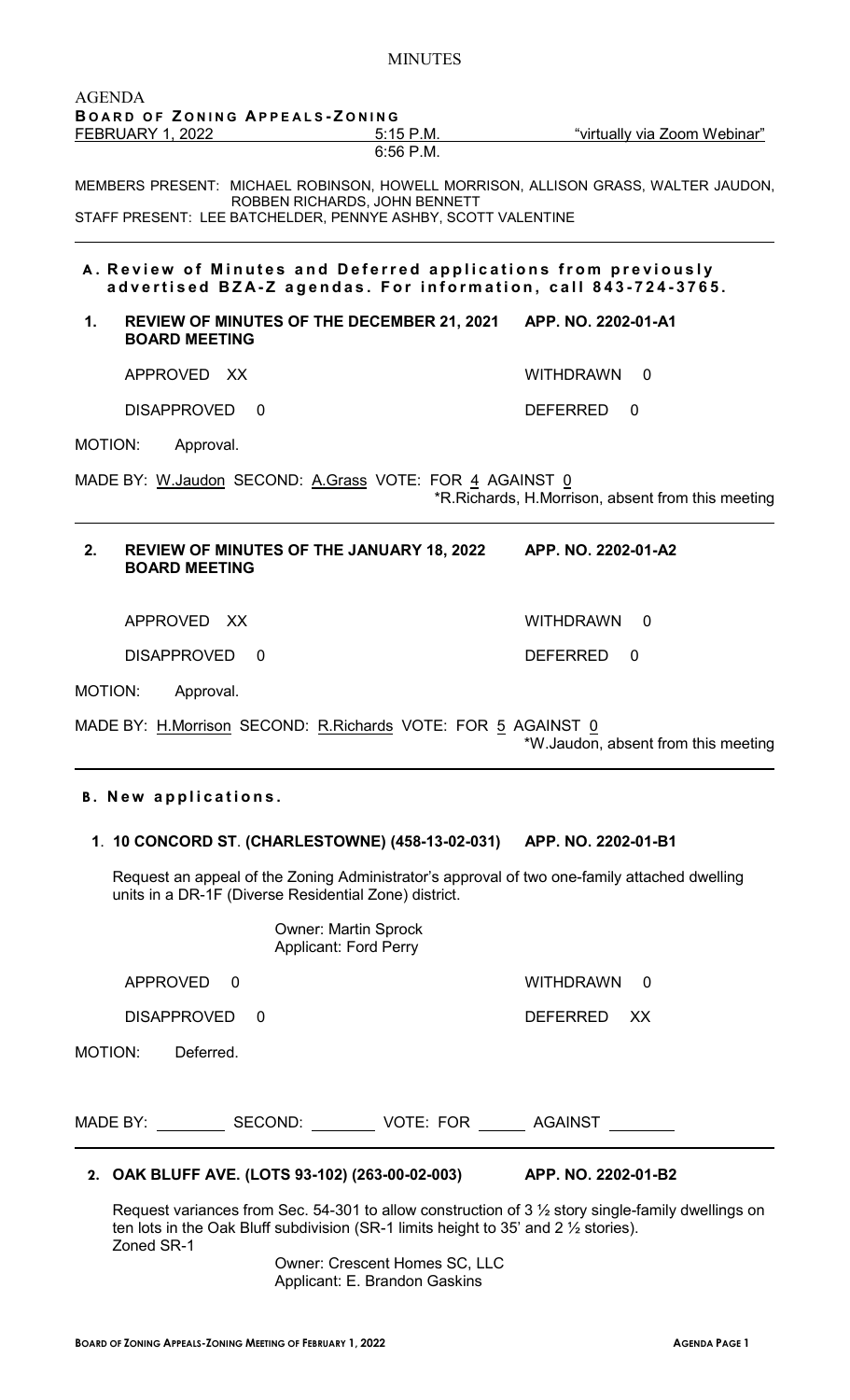## **BOARD OF ZONING APPEALS—ZONING/FEBRUARY 1, 2022 PAGE 2**

| APPROVED 0                                                                                                                                                                                                   | WITHDRAWN XX                                                                                                                                                                                                                                                                                       |
|--------------------------------------------------------------------------------------------------------------------------------------------------------------------------------------------------------------|----------------------------------------------------------------------------------------------------------------------------------------------------------------------------------------------------------------------------------------------------------------------------------------------------|
| DISAPPROVED<br>$\Omega$                                                                                                                                                                                      | DEFERRED<br>0                                                                                                                                                                                                                                                                                      |
| MOTION:<br>Withdrawn.                                                                                                                                                                                        |                                                                                                                                                                                                                                                                                                    |
|                                                                                                                                                                                                              |                                                                                                                                                                                                                                                                                                    |
| MADE BY: _____________ SECOND: ____________ VOTE: FOR ________ AGAINST _________                                                                                                                             |                                                                                                                                                                                                                                                                                                    |
| 3. 125 MOULTRIE ST. (HAMPTON PARK TERRACE) APP. NO. 2202-01-B3<br>$(460 - 03 - 01 - 056)$                                                                                                                    |                                                                                                                                                                                                                                                                                                    |
| Request variance from Sec. 54-301 to allow construction of a detached accessory building<br>(carport) with a 1.5-ft. rear setback and 12.5-ft. side street setback (25-ft., 25-ft. required).<br>Zoned DR-1F |                                                                                                                                                                                                                                                                                                    |
| <b>Owner: Peter and Nancy Scaramella</b><br>Applicant: John Sullivan, S Arch Studio                                                                                                                          |                                                                                                                                                                                                                                                                                                    |
| APPROVED 0                                                                                                                                                                                                   | WITHDRAWN 0                                                                                                                                                                                                                                                                                        |
| DISAPPROVED<br>$\Omega$                                                                                                                                                                                      | DEFERRED XX                                                                                                                                                                                                                                                                                        |
| MOTION:<br>Deferred.                                                                                                                                                                                         |                                                                                                                                                                                                                                                                                                    |
|                                                                                                                                                                                                              |                                                                                                                                                                                                                                                                                                    |
| MADE BY: _____________ SECOND: ____________ VOTE: FOR ________ AGAINST _________                                                                                                                             |                                                                                                                                                                                                                                                                                                    |
| 4. 252 AND 254 COMING ST. (CANNONBOROUGH/ APP. NO. 2202-01-B4<br>ELLIOTBOROUGH) (460-08-02-061AND 062)                                                                                                       |                                                                                                                                                                                                                                                                                                    |
| (added patron area requires 8 spaces; property is grandfathered for 3 spaces).<br>Zoned CT                                                                                                                   | Request variance from Sec. 54-317 to allow an existing restaurant at 252 Coming St to expand to<br>254 Coming St, displace 1 on-site parking space and add 234sf of outdoor patron use area and<br>586sf of inside patron use area without providing 5 spaces for the added restaurant patron area |
| <b>Owner: Frank Iwanicki</b><br>Applicant: Neil Stevenson Architects                                                                                                                                         |                                                                                                                                                                                                                                                                                                    |
| APPROVED XX                                                                                                                                                                                                  | <b>WITHDRAWN</b><br>0                                                                                                                                                                                                                                                                              |
| <b>DISAPPROVED</b><br>0                                                                                                                                                                                      | <b>DEFERRED</b><br>0                                                                                                                                                                                                                                                                               |
| MOTION:<br>Approval.                                                                                                                                                                                         |                                                                                                                                                                                                                                                                                                    |
| MADE BY: A.Grass SECOND: R.Richards VOTE: FOR 6 AGAINST 0                                                                                                                                                    |                                                                                                                                                                                                                                                                                                    |
| 5. 236 SAINT MARGARET ST. (WAGENER TERRACE)<br>$(463 - 10 - 03 - 037)$                                                                                                                                       | APP. NO. 2202-01-B5                                                                                                                                                                                                                                                                                |
| Request special exception under Sec. 54-110 to allow a 2-story addition (porch/living room                                                                                                                   |                                                                                                                                                                                                                                                                                                    |

extension /garage/bedrooms/baths/laundry room/game room) that extends a non-conforming 4.5 ft west side setback, a non-conforming 21-ft. front setback (9-ft. and 25-ft. required). Request variance from Sec. 54-301 to allow an (garage/exterior stair/storage and outdoor shower addition with a 3-ft. east side setback (9-ft. required). Zoned SR-2

Owner: James and Rebecca Bishop Applicant: James (Billy) Bishop